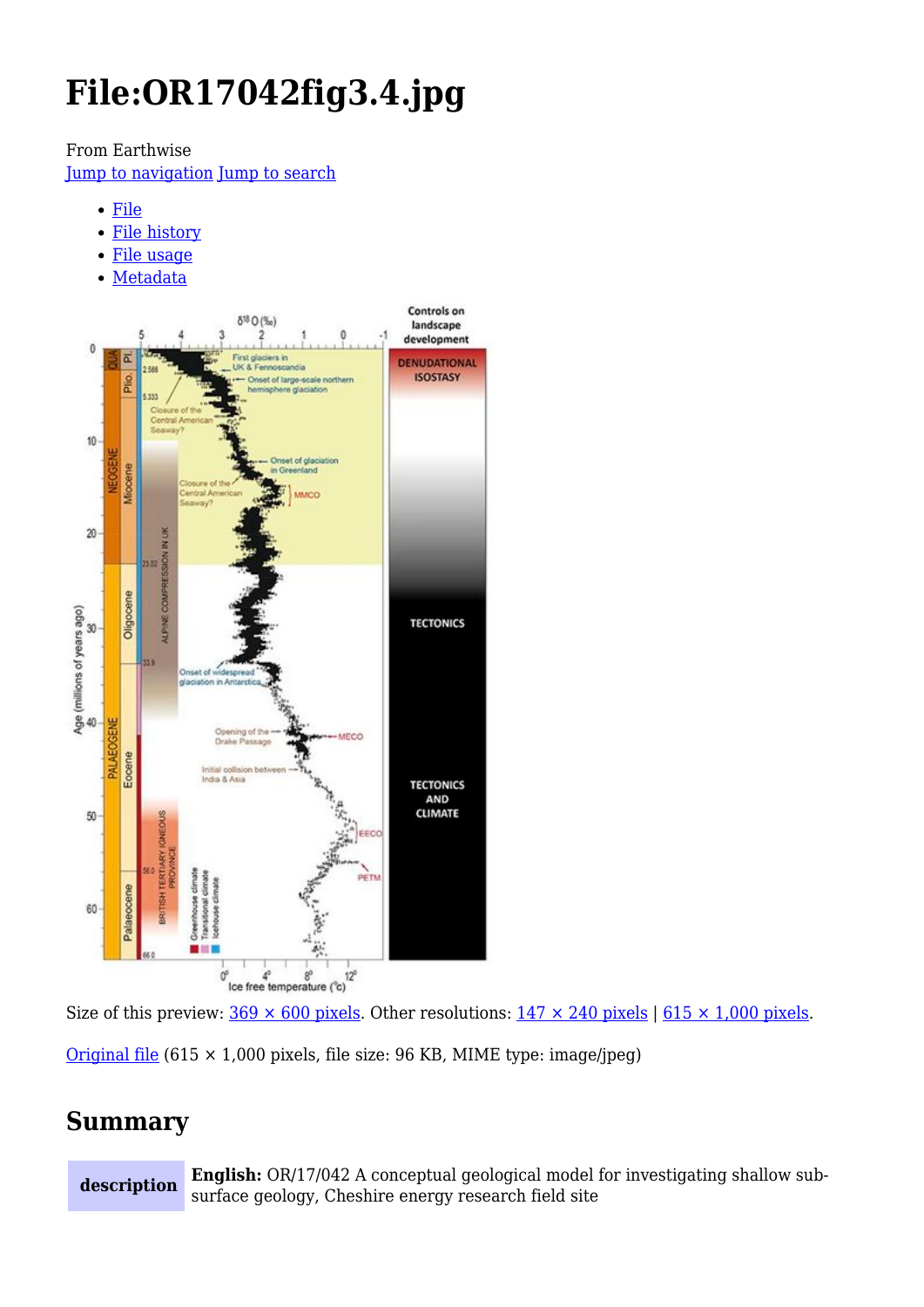#### **source**

OR/17/042 A conceptual geological model for investigating shallow sub‐surface geology, Cheshire energy research field site

**author** Lee, J R, and Hough, E

# **Licencing**

{{subst:Custom license marker added by UW}}

Download of 1000 x 1000 pixel images is free for all non-commercial use - all we ask in return is for you to acknowledge BGS when using our images. Click our Terms and Conditions link below for information on acknowledgement text, and to find out about using our images commercially.

#### **Copyright**

The images featured on this site unless otherwise indicated are copyright material of the UK Research and Innovation (UKRI), of which the British Geological Survey is a component body. The British Geological Survey encourages the use of its material in promoting geological and environmental sciences. The images may be reproduced free of charge for any non-commercial use in any format or medium provided they are reproduced accurately and not used in a misleading or derogatory context. Where any images on this site are being republished or copied to others, the source of the material must be identified and the copyright status acknowledged. The permission to reproduce UKRI protected material does not extend to any images on this site which are identified as being the copyright of a third party. Authorisation to reproduce such material must be obtained from the copyright holders concerned.

#### **Non-commercial Use**

Use of the images downloaded from this site and reproduced digitally or otherwise may only be used for non-commercial purposes, which are:-

- Private study or research for a non-commercial purpose
- Education for teaching, preparation and examination purposes

When using the images please credit 'British Geological Survey' and include the catalogue reference ('P Number') of the item to allow others to access the original image or document. Noncommercial users of the images from this site are restricted to downloading no more than 30 images, without seeking further permission from [enquiries@bgs.ac.uk](mailto:enquiries@bgs.ac.uk)

#### **Commercial Use**

For commercial use of these images for which higher resolution images are available, individual permissions and/or licences arrangements should be agreed by contacting [enquiries@bgs.ac.uk](mailto:enquiries@bgs.ac.uk) Commercial use will include publications in books (including educational books), newspapers, journals, magazines, CDs and DVDs, etc, where a cover charge is applied; broadcasts on TV, film and theatre; and display in trade fairs, galleries, etc. If you are in doubt as to whether your intended use is commercial, please contact [enquiries@bgs.ac.uk](mailto:enquiries@bgs.ac.uk)

#### **Warranty**

Use of the images downloaded from this site is at the users own risk. UKRI gives no warranty as to the quality of the images or the medium on which they are provided or their suitability for any use.

#### **Ordnance Survey topography**

Maps and diagrams in Earthwise use topography based on Ordnance Survey mapping. The National Grid and other Ordnance Survey data ©Crown Copyright and database rights 2015. Ordnance Survey Licence No. 100021290 EUL.

# **File history**

Click on a date/time to view the file as it appeared at that time.

| Date/Time | Thumbnail | <b>Dimensions</b> | User | <b>Comment</b> |
|-----------|-----------|-------------------|------|----------------|
|           |           |                   |      |                |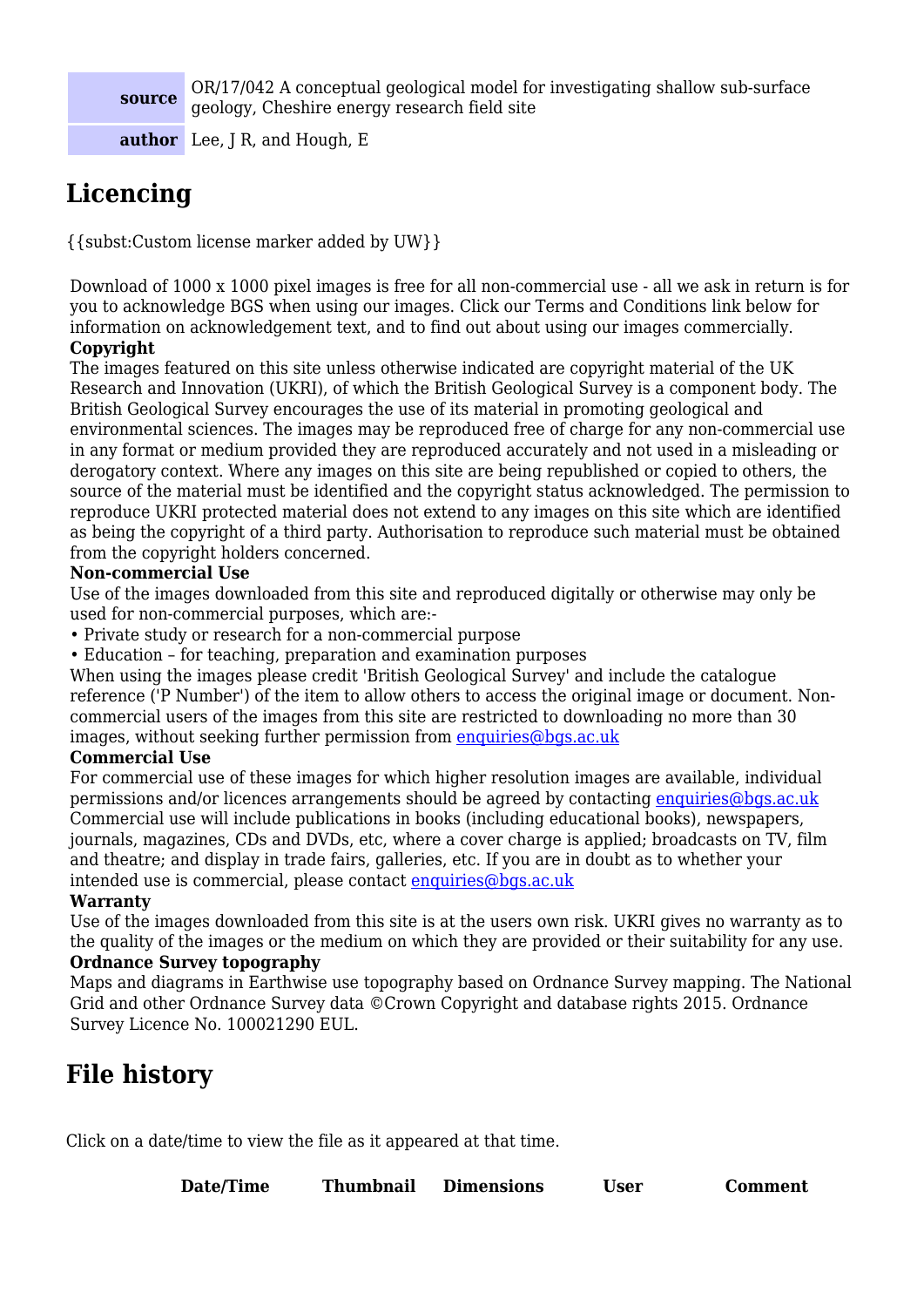

You cannot overwrite this file.

# **File usage**

The following page links to this file:

• [OR/17/042 Context of study area](http://earthwise.bgs.ac.uk/index.php/OR/17/042_Context_of_study_area)

# **Metadata**

This file contains additional information, probably added from the digital camera or scanner used to create or digitise it.

[Dbk](http://earthwise.bgs.ac.uk/index.php/User:Dbk) ([talk](http://earthwise.bgs.ac.uk/index.php/User_talk:Dbk) | [contribs](http://earthwise.bgs.ac.uk/index.php/Special:Contributions/Dbk))

User created page with UploadWizard

If the file has been modified from its original state, some details may not fully reflect the modified file.

| Author                                                                                         | eh                                                                       |  |
|------------------------------------------------------------------------------------------------|--------------------------------------------------------------------------|--|
| Software used                                                                                  | PScript5.dll Version 5.2.2                                               |  |
| File change date and time                                                                      | $11:01, 3$ January 2018                                                  |  |
| Date and time of digitising                                                                    | 10:26, 13 September 2017                                                 |  |
| Date metadata was last modified 11:01, 3 January 2018                                          |                                                                          |  |
|                                                                                                | Unique ID of original document uuid:adadcd30-0e8a-436e-b45e-9e55edd5662f |  |
| <b>Short title</b>                                                                             | • Microsoft Word - OR17 042                                              |  |
| Netrieved from 'http://earthwise.bgs.ac.uk/index.php?title=File:OR17042fig3.4.jpg&oldid=33751' |                                                                          |  |
| Categories:                                                                                    |                                                                          |  |

- [License tags](http://earthwise.bgs.ac.uk/index.php/Category:License_tags)
- [Uploaded with UploadWizard](http://earthwise.bgs.ac.uk/index.php/Category:Uploaded_with_UploadWizard)

## **Navigation menu**

### **Personal tools**

- Not logged in
- [Talk](http://earthwise.bgs.ac.uk/index.php/Special:MyTalk)
- [Contributions](http://earthwise.bgs.ac.uk/index.php/Special:MyContributions)
- [Log in](http://earthwise.bgs.ac.uk/index.php?title=Special:UserLogin&returnto=File%3AOR17042fig3.4.jpg&returntoquery=action%3Dmpdf)
- [Request account](http://earthwise.bgs.ac.uk/index.php/Special:RequestAccount)